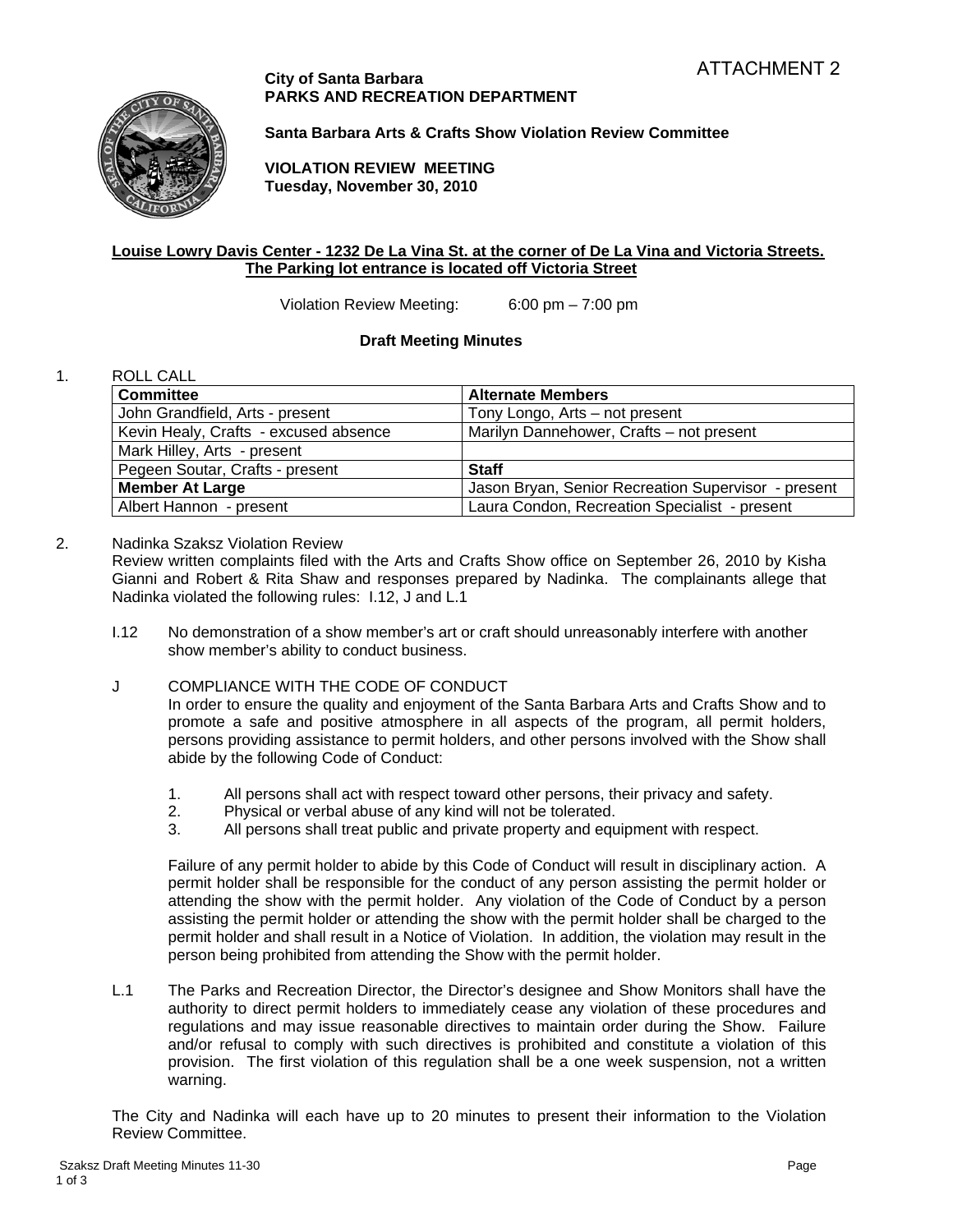# ATTACHMENT 2

On behalf of the City, Mr. Bryan presented information regarding the incident that occurred on September 26, 2010. He stated that the notice of violation involves the September 26, 2010 incident only. He referred to the monitor reports to research this incident and determined that the Santa Barbara Arts and Crafts Show Procedures and Regulations Rules I.12, J, and L.1 were violated. Additionally, Ms. Szaksz contacted Nancy Rapp, Parks and Recreation Director, and asked to send information to all Show membership. Mr. and Mrs. Shaw also asked to send information directly to the membership. Although this was an unusual request it was allowed this one time only.

### Rule I.12

On September 26, 2010, Ms. Szaksz barricaded off access to the space used by Robert and Rita Shaw impacting their ability to conduct business.

#### Rule J COMPLIANCE WITH THE CODE OF CONDUCT

On September 26, 2010 one of her items fell and broke pottery belonging to Robert Shaw and she refused to pay for the damages. She treated Advisory Committee member Mark Hilley, staff monitor Kisha Gianni and fellow show members Robert and Rita Shaw with a lack of respect as they attempted to conduct business following the Arts and Crafts Show rules and regulations. Ms. Szaksz said that the vibration from a passing truck cause her didgeridoo to fall over and therefore she was not responsible for any damages caused to Mr. Shaw's pottery.

#### Rule L.1

On September 26, 2010 Ms. Szaksz was asked by staff monitor Kisha Gianni to move her car so Robert and Rita Shaw could walk on the driveway to access their booth and to breakdown barricades she set up that further restricted access for Mr. and Mrs. Shaw to their booth. She refused to cooperate with the monitor. Further, she had a bowl displayed in her space collecting money outside her normal sales which she refused to remove when asked to do so by the monitor. Mr. Bryan stated that this was a reasonable request by Ms. Gianni and her directive should have been followed.

Mr. Bryan, relayed some information brought forth on behalf on Ms. Szaksz in a conversation he had with Mr. Tony Longo, Arts. Mr. Longo stated that the Shaw's were involved in this conflict since he believed they had partially provoked this confrontation. Tony said that City Staff should not take a stand and both sides should be penalized equally.

Mr. Hannon asked if these violations involved the City in any Americans with Disabilities Act issues. Mr. Bryan explained that Ms. Szaksz has claimed that her ADA rights are being violated by this review and she is protected by her disability from the actions that took place on September 26, 2010. It is the opinion of City staff including management and legal council that these issues are behavioral and not disability related.

Discussion ensued about the some of the difficulties with the size and allocation of the spaces in front of the Crafts Center. This situation, along with the limited parking, makes it imperative that the people assigned to those spaces are flexible and work together to provide access for artists and customers. The Committee discussed exploring the possibility of creating a buffer zone between the two spaces and perhaps marking off the area on all sides so artists have an exact allocation of space at a future meeting.

Mrs. Shaw stated that relations with Ms. Szaksz have been strained they started in the show. Mr. Shaw has tried to ignore the situation until Nadinka started to enclose them to the point that Mr. Shaw could not access the restroom. Ms. Szaksz continued to move her display closer to the Shaw's work which contributed to her didgeridoo falling and breaking Mr. Shaw's pottery.

Mr. Grandfield asked if Ms. Szaksz made any official complaints against the Mr. and Mrs. Shaw. Mr. Bryan replied that Ms. Szaksz filed multiple complaints but none were actionable.

The Committee expressed concern about the loss of livelihood and the economic hardship a suspension would cause for Ms. Szaksz. There discussed the seriousness of the violations, specifically